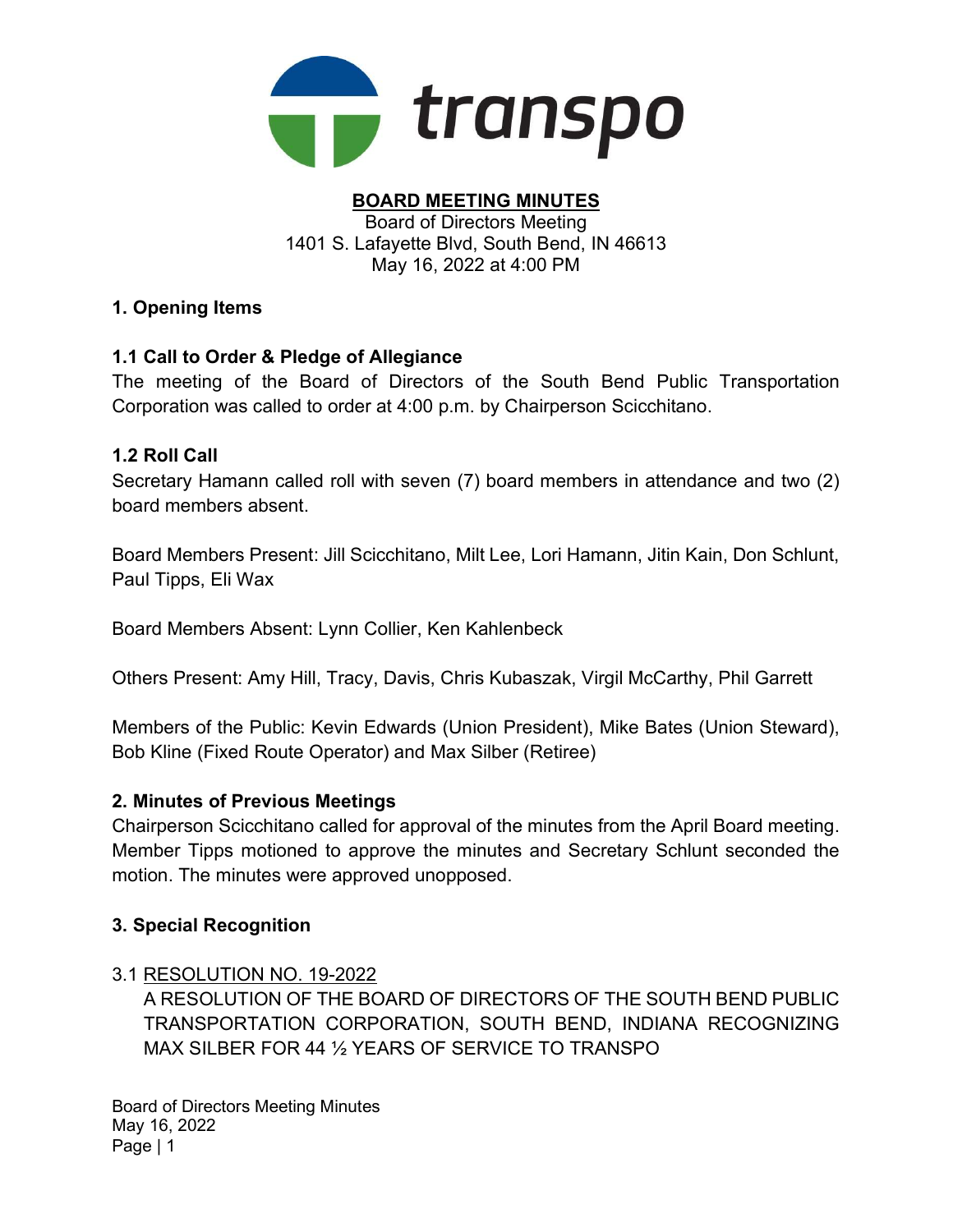Staff Report: General Manager Hill reported that Max Silber was hired as the Transpo Fixed Route Dispatcher on November 11, 1977. Serving as the Dispatcher is often a challenging and thankless job. Max performed his responsibilities in a skillful and professional manner, serving as a dedicated employee for over 44 years. Transpo and the Board of Directors commend Max for his service and dedication to the organization and wish him well in his retirement.

### 4. Staff Reports

#### 4.1 Operations Report

General Manager Hill reviewed the Operations Report noting that April 2022 ridership was up 6.96% with a total of 86,269 rides. YTD ridership is up 14.95%. She mentioned this increase is the lowest in the last 12 months and the post-COVID ridership rebound may be starting to slow.

Access ridership was up 22.53% for April 2022 compared to April 2021 and 28.46% YTD.

She noted that both Fixed Route and Access are still down about 32% compared to pre-COVID ridership.

Member Tipps commented that he has seen reports that public transportation will not come back to pre-COVID ridership. General Manager Hill confirmed and noted that systems with high commuter ridership are dealing with those challenges as there continue to be work-for-home options.

Historically, Transpo has experienced a decline in ridership when the economy is strong and the unemployment rates are low. Focusing on promoting and building ridership programs and initiatives will hopefully help offset those challenges.

She stated the Summer Travel Program starts June 1 and provides unlimited rides to all K-12 students. Transpo is also working to expanded current ridership programs.

Member Schlunt asked if there were any ridership programs with charter schools and General Manager Hill responded there is a partnership with Purdue Polytechnic High School. Transpo is open to working with all charter schools.

Member Tipps suggested outreach to area Catholic schools potentially through the Catholic Diocese of Fort Wayne-South Bend.

Vice Chairperson Lee asked about the contacts with South Bend Community School Corporation in regards to the promotion of the Summer Travel Program and General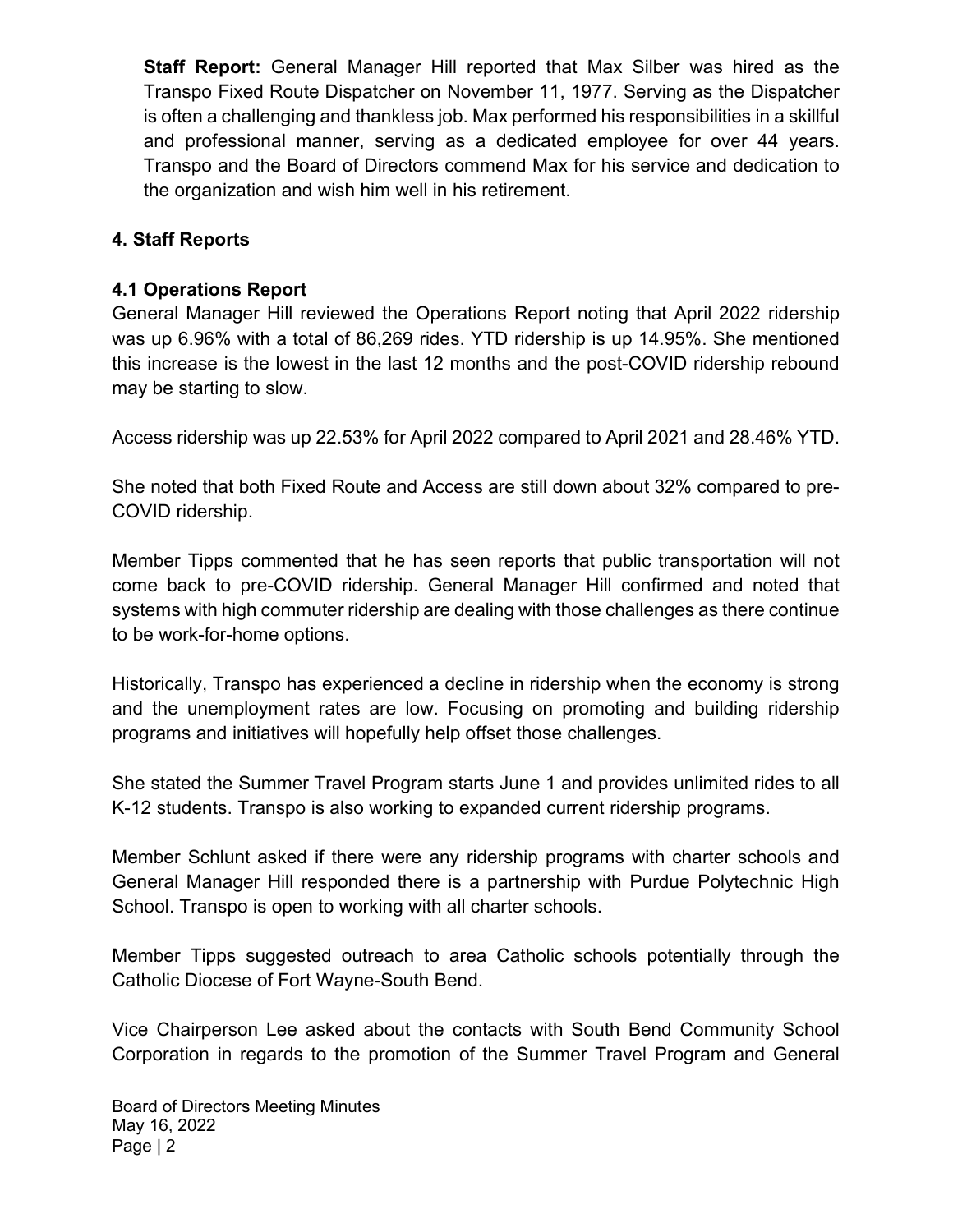Manager Hill responded she has been in contact with multiple individuals regarding the program as well as the potential expansion of the school-year ridership program.

General Manager Hill highlighted the Safety Report noting this was the second month in a row without any preventable accidents. Transpo will be promoting and celebrating the accomplishment.

The Passenger Service Reports were reviewed noting 10 fixed route reports received with three (3) unsubstantiated, six (6) being monitored for future action and one (1) resulting in discipline.

There were two (2) Access PSRs received with one (1) unsubstantiated and one (1) being monitored for future action.

The Administration received one (1) complaint which is being monitored for future action.

The full report was included in the board packet.

### 4.2 Finance Report

Controller Kubaszak reviewed the Finance Report noting Passenger Revenue is under budget for the month of April.

He also noted the adjustment made for Worker's Compensation as a result of the insurance audit which is based on payroll, life insurance adjustment and the increase in services and administration fees.

Cash Flow continues to be positive and grant funds will continue to be spent down with the ongoing capital projects. Overtime will continue to be an issue.

Secretary Hamann asked about the cost savings between CNG and diesel fuels. Controller Kubaszak reviewed the breakdown on page 9 of the finance report. For the month of March, CNG was \$1.52 compared to \$3.70 for diesel.

Member Tipps asked the gas costs associated with South Street Station on page 8 of the report. Controller Kubaszak will review and follow-up at the next Finance Committee meeting.

The full report was included in the board packet.

#### 4.3 Human Resource Report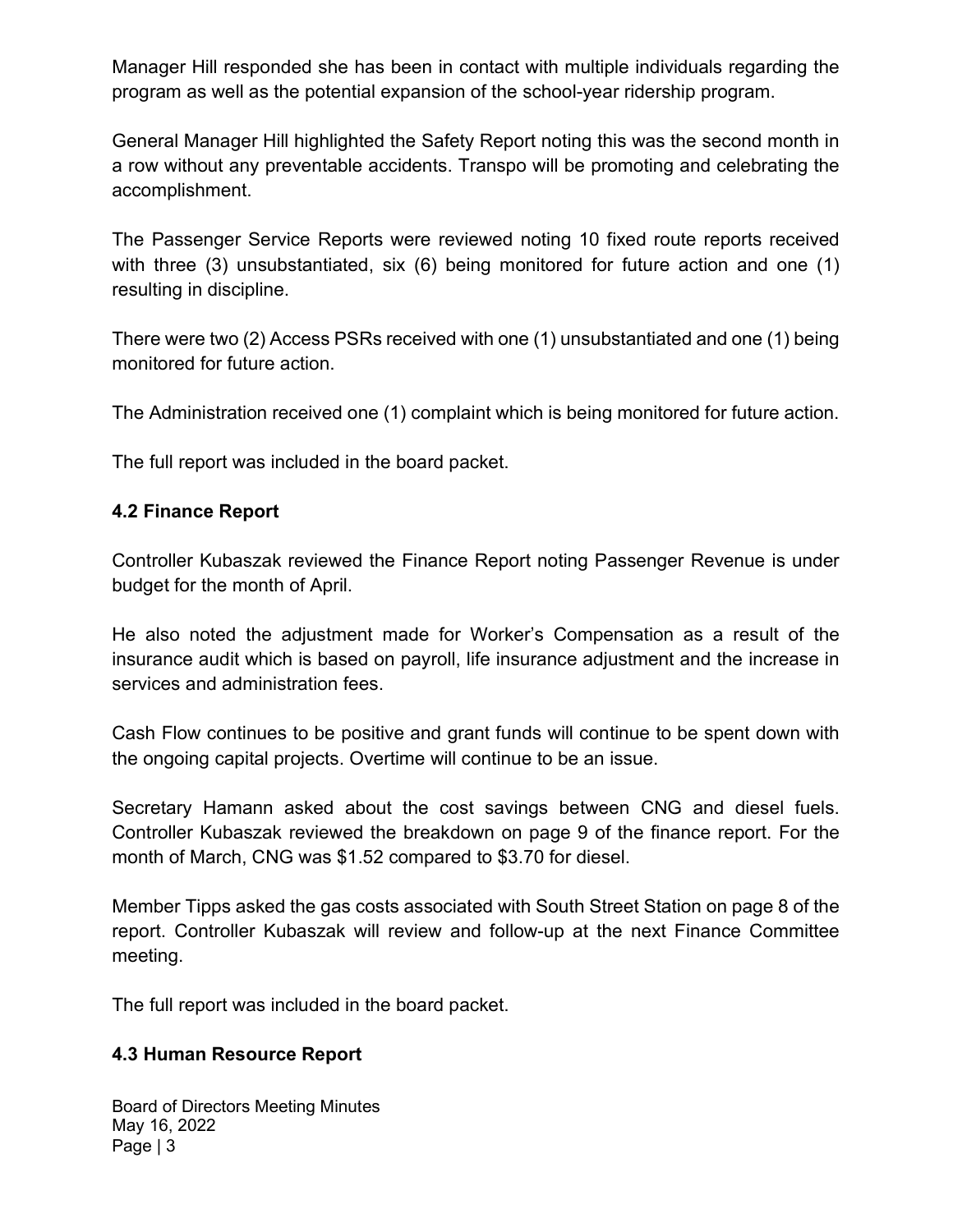Director Davis provided the HR report and reviewed the open positions. She noted the two separations were retirements; however, one employee did lose his battle with cancer prior to his retirement date.

She highlighted the hiring of Candy Collins as Staff Accountant as Ralph Deranek will be retiring July 1. Candy has started and is training with Ralph which will allow for a smooth transition.

Transpo will host an Employment Open House on Thursday, May 19 from 2:00-6:00 p.m. Outreach has been expanded to include trade radio advertising, social media and online promotion. Response has been positive leading up to Thursday's event. It was noted that Transpo will assist in CDL training, but is looking to include training reimbursement in the event an employee leaves prior to completing 12 months of service.

The full report was included in the board packet.

### 4.4 Maintenance Report

General Manager Hill provided the Maintenance Report on behalf of Director McCarthy. There were a total of 46 preventative maintenance inspections completed 100% on time. Road calls and service calls were also reviewed.

Director McCarthy was able to rejoin the meeting and provided updates on the South Street Station door replacement and bus wash projects.

The full report was included in the board packet.

### 4.5 Marketing Report

General Manager Hill reviewed the Marketing Report highlighting the Token Transit ridership which continues to increase.

The RFP for CAD/AVL and Fixed Route Scheduling software was issued May 11 with proposals due July 8. Transpo will be reaching out to MACOG for their participation in the proposal evaluation.

An RFP for the website update / resign will be developed and issued soon.

The full report was included in the board packet.

#### 4.6 Administrative Report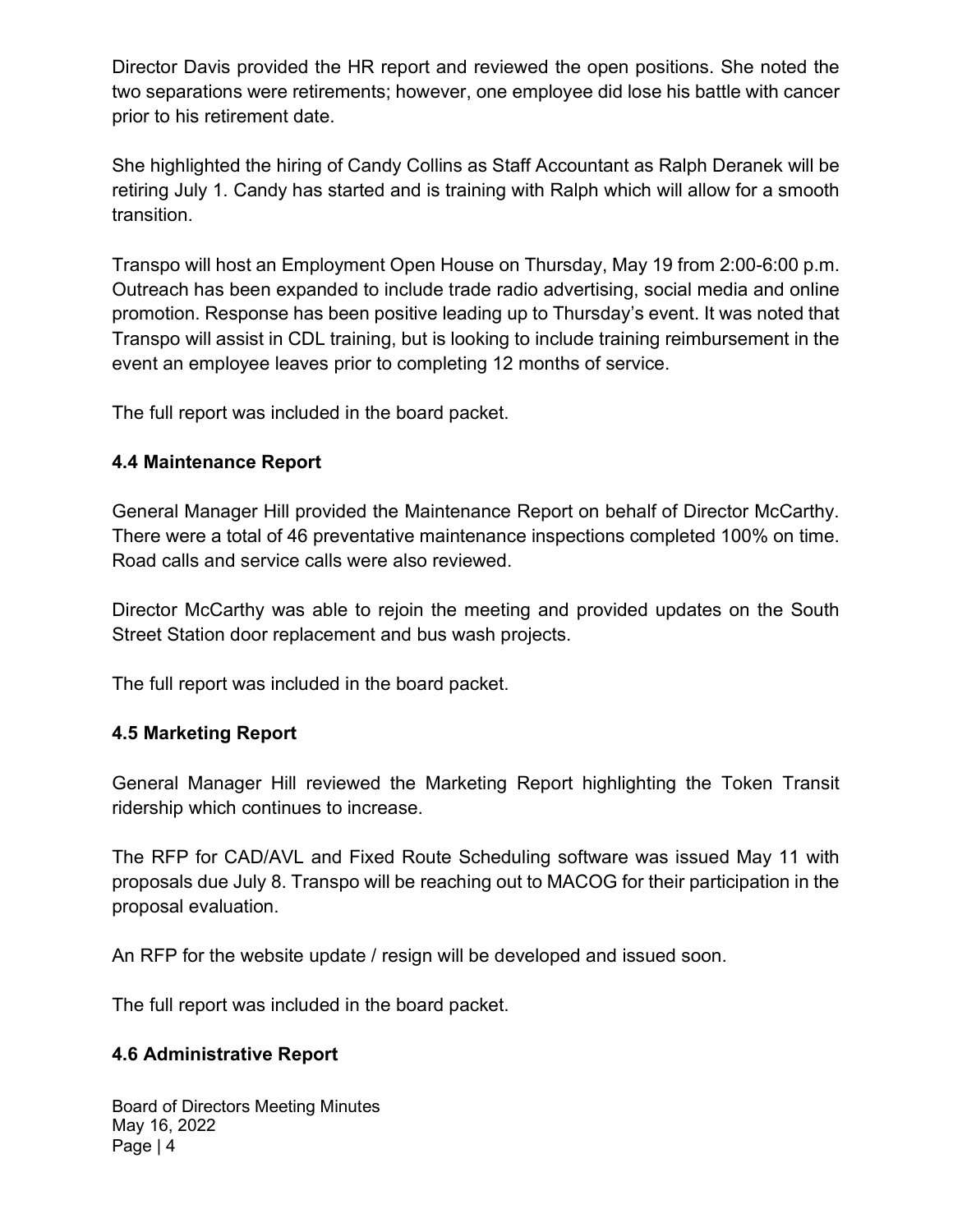General Manager Hill reviewed the Administrative Report and noted the CONNECT Transit Plan will enter the Concepts Phase in June. A board update is planned for June 20 and Community Meetings will start in July.

She reviewed the scheduled for the FTA Triennial Review on-site visit which will take place virtually.

She also noted that the Transpo, in partnership with Fort Wayne Citilink, IndyGo and Bloomington Transit are moving forward with the formation of a new state agency which will provide for expanded advocacy for public transportation on the state level.

General Manager Hill showed the property located at 117 W. South St. just north of South Street Station and said that Transpo was approached by a developer who recently purchased the apartment building on the corner and would be interested in purchasing the lot. Transpo purchased the lot and demolished the building back in 2005 utilizing state funding. The dirt lot is used for some employee parking; however, there is employee parking available in the lot adjacent to South Street Station and the gate lot on the east side of Michigan St available. Transpo no longer has a need for the property. General Counsel Garrett has reviewed and provided preliminary information on the disposal requirements.

The full report was included in the board packet.

### 5.0 Introductions to Resolutions

#### 5.1 RESOLUTION NO. 14-2022

A RESOLUTION OF THE BOARD OF DIRECTORS OF THE SOUTH BEND PUBLIC TRANSPORTATION CORPORATION, SOUTH BEND, INDIANA APPROVING THE FINANCIAL TRANSACTIONS INCURRED DURING THE MONTH OF APRIL WITHIN THE CORPORATION'S CAPITAL IMPROVEMENT FUND.

Staff Report: Investments and payments were made from the Capital Improvement Fund during the month of April 2022. The Corporation's share, which is required by the Federal Government, totaled \$197,842.80.

Member Tipps motioned to approve Resolution 14-2022 and Member Kain seconded the motion. The motion passed unopposed.

### 5.2 RESOLUTION NO. 15-2022

A RESOLUTION OF THE BOARD OF DIRECTORS OF THE SOUTH BEND PUBLIC TRANSPORTATION CORPORATION, SOUTH BEND, INDIANA APPROVING THE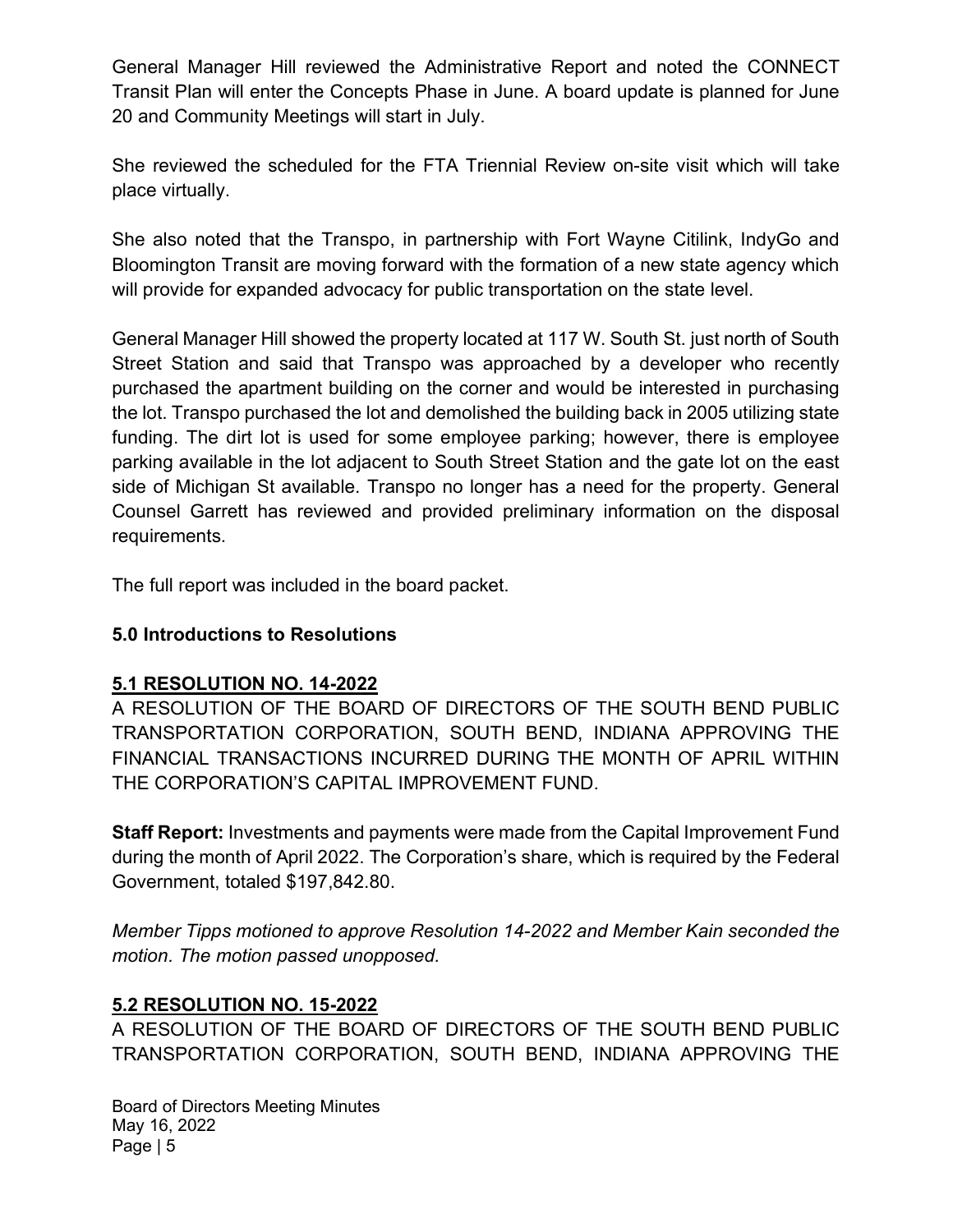FINANCIAL TRANSACTIONS INCURRED DURING THE PAST THIRTY (30) DAYS OF APRIL WITHIN THE CORPORATION'S PAYROLL AND TRANSPORTATION FUND

Staff Report: There were a total of 124 checks issued April 1-30 for a total disbursement of \$665,606.80.

Member Tipps motioned to approve Resolution 15-2022 and Secretary Hamann seconded the motion. The motion passed unopposed.

### 5.3 RESOLUTION NO. 16-2022

A RESOLUTION OF THE BOARD OF DIRECTORS OF THE SOUTH BEND PUBLIC TRANSPORTATION CORPORATION, SOUTH BEND, INDIANA AUTHORIZING MANAGEMENT TO PURCHASE UP TO TEN (10) FIXED ROUTE BUSES.

Staff Report: Transpo has secured the federal competitive grant and local match to move forward with the purchase of 10 CNG buses to replace aging Gillig diesel buses. This will complete the transition of the fixed route fleet to CNG.

Member Tipps motioned to approve Resolution 16-2022 and Member Wax seconded the motion. The motion passed unopposed.

#### 5.4 RESOLUTION NO. 17-2022

A RESOLUTION OF THE BOARD OF DIRECTORS OF THE SOUTH BEND PUBLIC TRANSPORTATION CORPORATION, SOUTH BEND, INDIANA AUTHORIZING MANAGEMENT ISSUE A CHANGE ORDER WITH PREMIUM CONCRETE SERVICES, INC. FOR PARKING LOT REPAIRS AT THE LAFAYETTE FACILITY.

Staff Report: Additional concrete and landscaping work as identified and estimate included in the board materials.

Member Kain motioned to approve Resolution 17-2022 and Member Tipps seconded the motion. The motion passed unopposed.

### 5.5 RESOLUTION NO. 18-2022

A RESOLUTION OF THE BOARD OF DIRECTOR OF THE SOUTH BEND PUBLIC TRANSPORTATION CORPORATION, SOUTH BEND, INDIANA APPROVING A RENWEAL AGREEMENT WITH IVY TECH COMMUNITY COLLEGE

Staff Report: Transpo has a long-standing partnership with Ivy Tech Community College. Transpo recommends renewing the ridership program with a discounted rate of \$0.50 per ride billed to Ivy Tech. Students purchase a validation sticker from Ivy Tech for \$20 for the unlimited rides each semester.